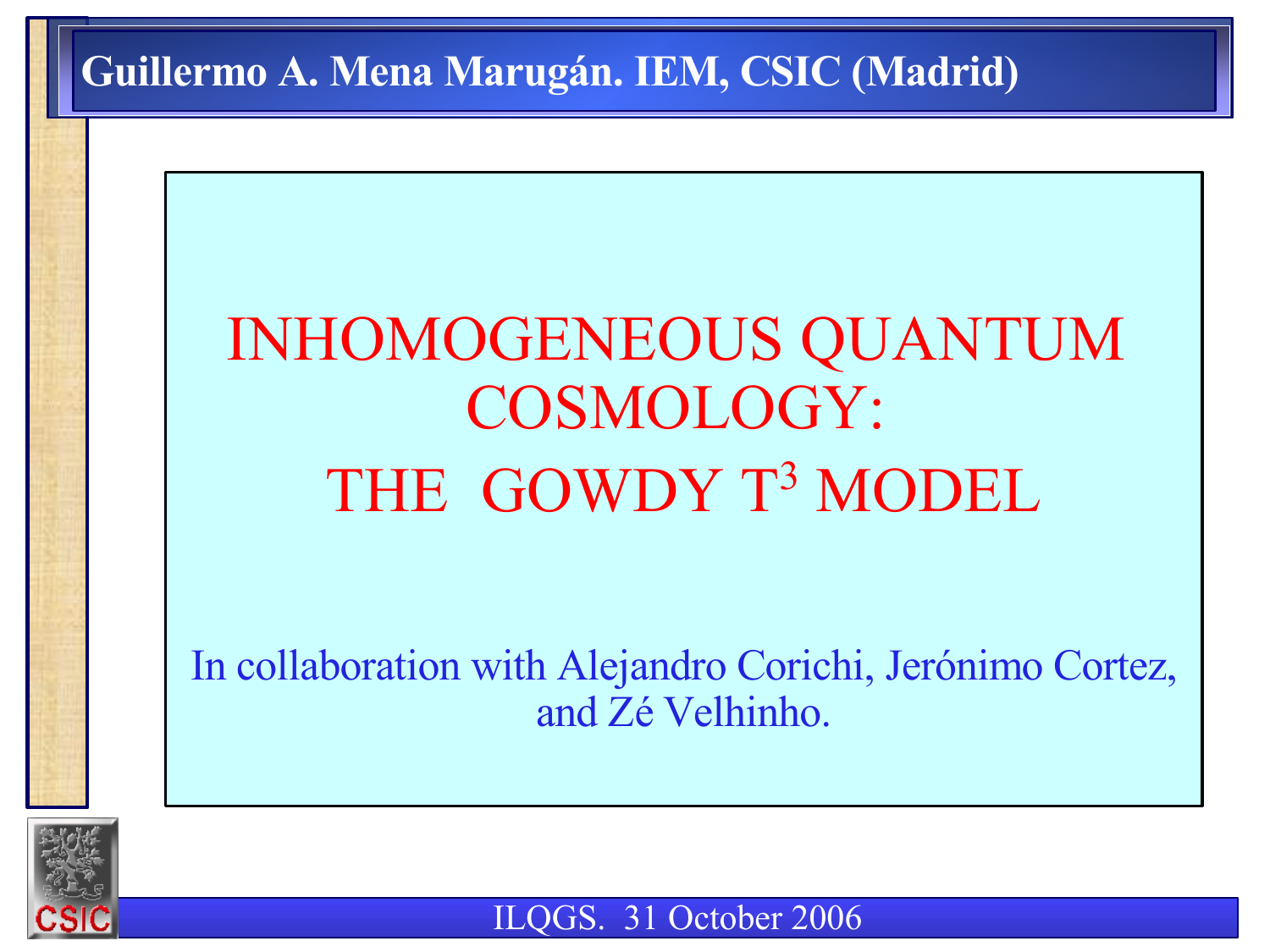- Motivation
- The model
- Standard quantization and unitarity problems
- New field parametrization and unitary quantization
- Uniqueness of the quantization
- Remarks and discussion

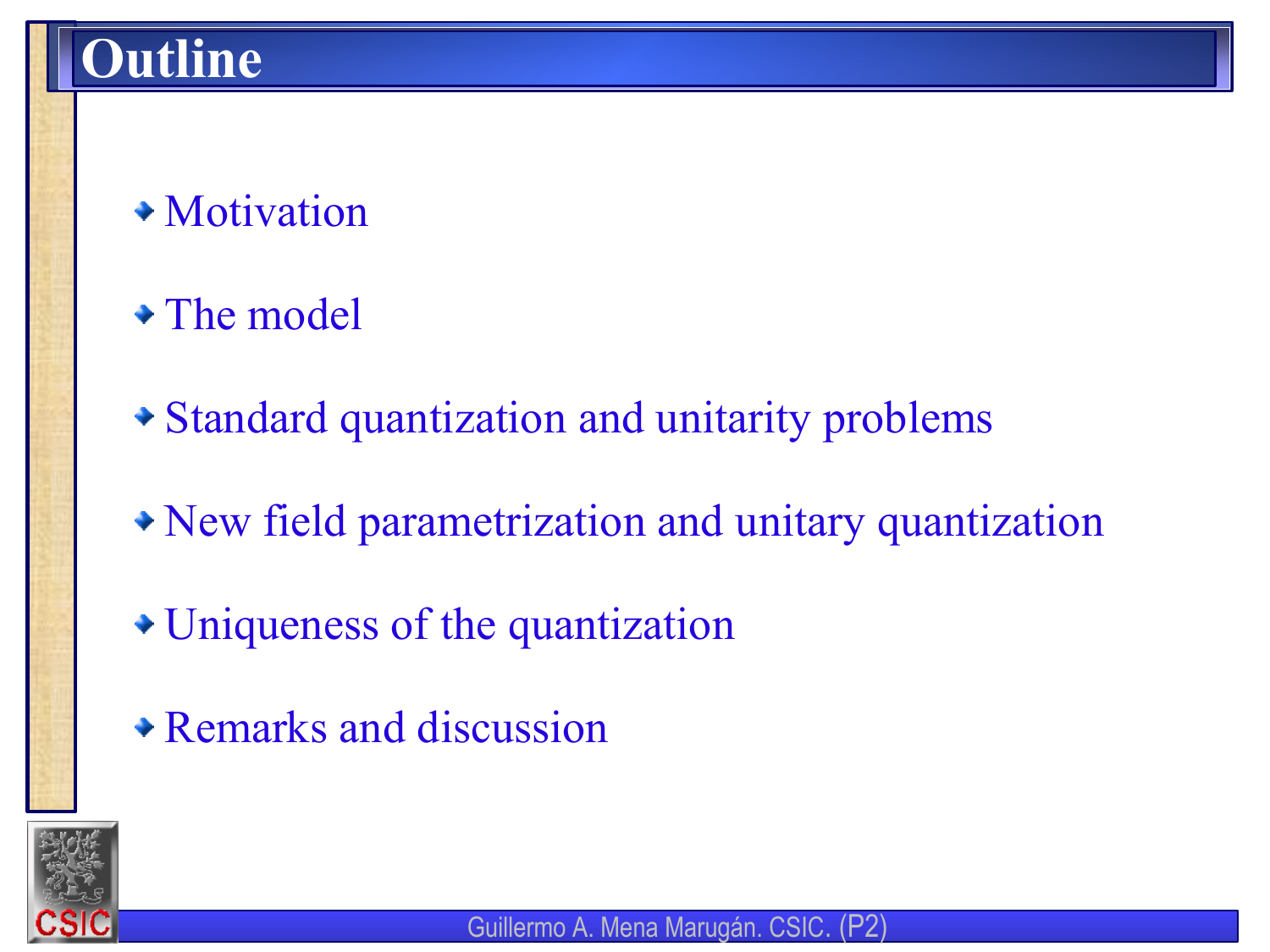### **Motivation**

- \* CMB analysis calls for the development of inhomogeneous cosmology. Reliable perturbative quantum formalisms ought to be derived from inhomogeneous quantum cosmology.
- $\star$  The extension of LQC to inhomogeneous spacetimes would validate present results and provide new predictions. Inhomogeneous quantum cosmological models would serve for comparison of techniques and interpretations.
- The linearly polarized Gowdy  $T^3$  model is the simplest of all inhomogeneous cosmological systems.
- $\star$  It can be treated as 2+1 gravity coupled to a free massless scalar field with axial symmetry, an interesting system from the viewpoint of QFT in curved backgrounds and parametrized field theory.
- \* The model is non-stationary and infinite dimensional. Issues of unitarity and uniqueness of the quantization are relevant.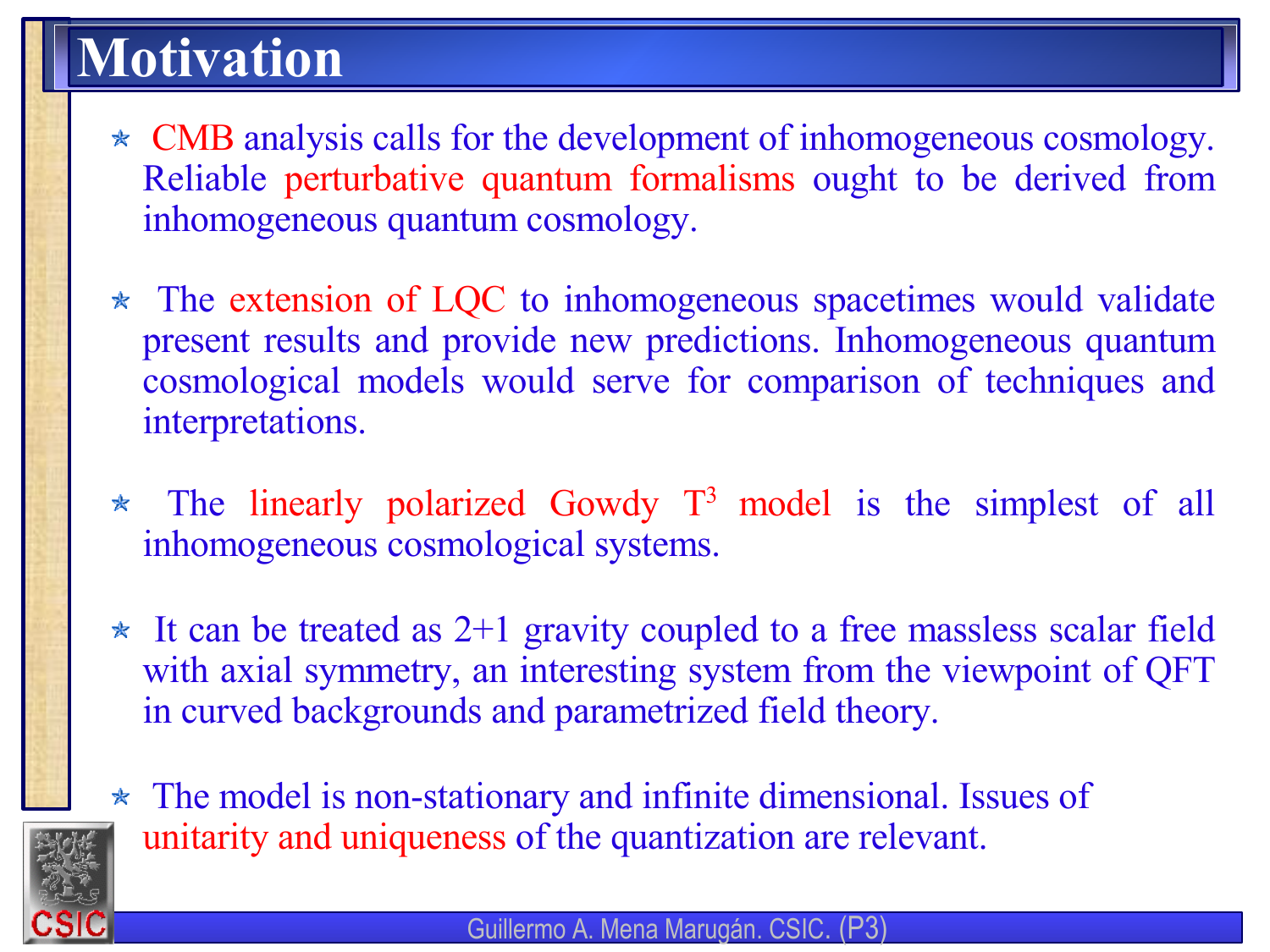## **The Gowdy T <sup>3</sup> model**

- It descibes vacuum spacetimes with the spatial topology of a three-torus and two commuting, axial, and hypersurface orthogonal Killing vector fields.
- Classical solutions are inhomogenuous spacetimes with a cosmological singularity.
- After gauge fixing:

$$
ds^{2} = e^{\gamma} e^{-\phi/\sqrt{p}} \left( -dt^{2} + d\theta^{2} \right) + e^{-\phi/\sqrt{p}} t^{2} p^{2} d\sigma^{2} + e^{\phi/\sqrt{p}} d\delta^{2}.
$$

*t* > *0* is a positive time and  $\theta$ ,  $\sigma$ ,  $\delta \in S^1$ .  $\partial_a = {\partial_\sigma, \partial_\delta}$  are Killing vector fields.  $p = -\oint P_y/(2\pi) > 0$  and  $\gamma = \gamma(Q, p, \phi, P_{\phi})$ .

*Q* and *P=ln p* are canonically conjugate.

Deparametrization has been achieved by setting  $\det [(\partial_a)^i h_{ij}(\partial_b)^j] = t^2 p^2$ .



There is some arbitrariness in the choice of **time** and of the **field**  $\phi$ .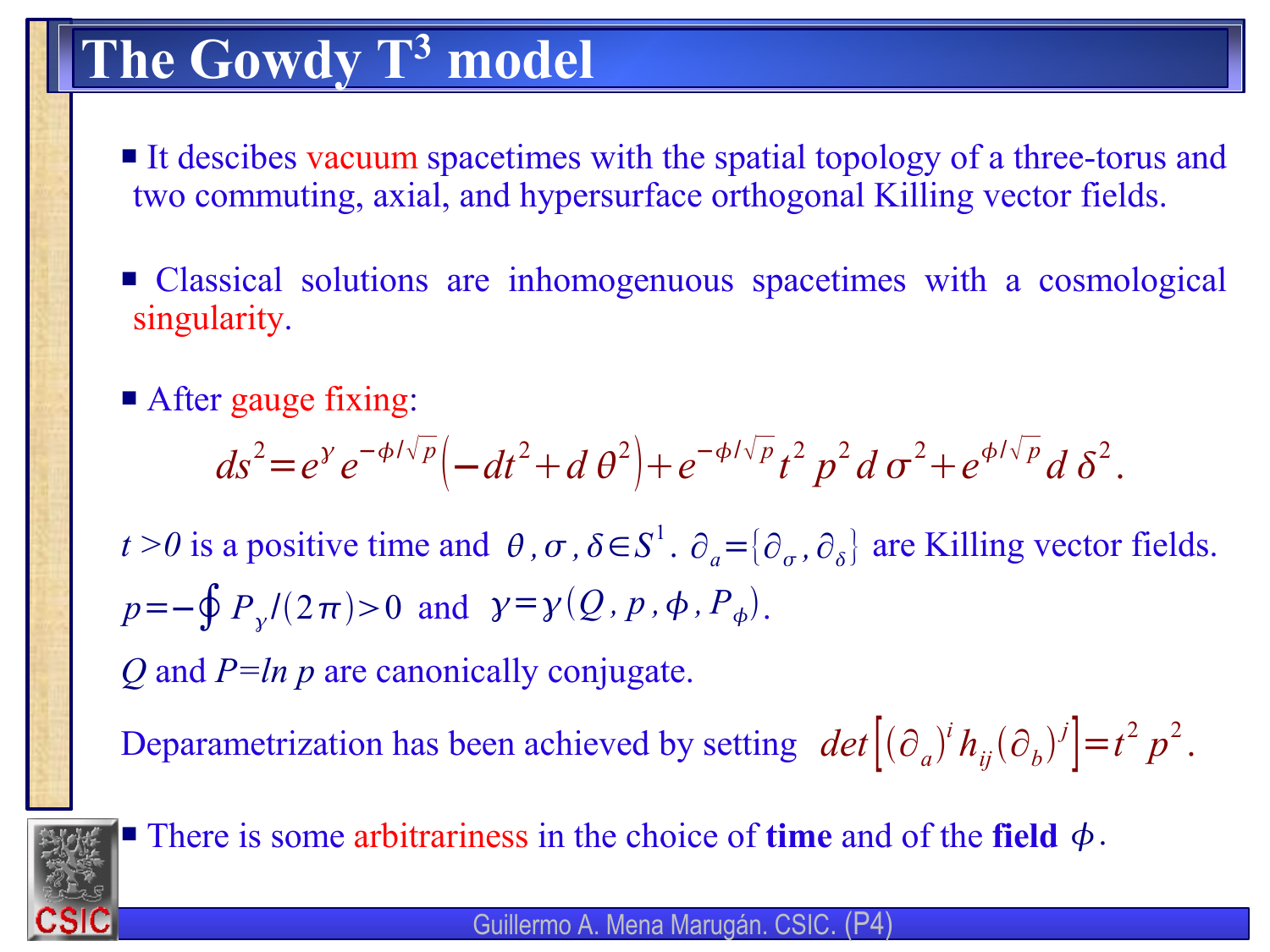#### **The reduced model**

 There is a **homogeneous constraint** left:  $C_0=$ 1  $\sqrt{2}\pi$  $\oint P_{\phi} \phi'$ .

This constraint affects only the field sector  $(\phi, P_{\phi})$ .

The reduced action is (with  $4G=\pi$ )

$$
S_r = \int_{t_i}^{t_f} dt \Big( P \dot{Q} + \Big[ \oint P_{\phi} \dot{\phi} \Big] - H_r \Big), \qquad H_r = \frac{1}{2t} \oint \Big[ P_{\phi}^2 + t^2 (\phi')^2 \Big].
$$

Q and P are constants of motion.

The phase space can be decomposed as  $\Gamma_r = \Gamma_0 + \tilde{\Gamma}$ , corresponding to a "point" particle" and the fieldlike degrees of freedom. We focus on  $\tilde{T}$ .



 $\overline{a}$ 

$$
\ddot{\phi} + \frac{\dot{\phi}}{t} - \phi^{\prime\prime} = 0.
$$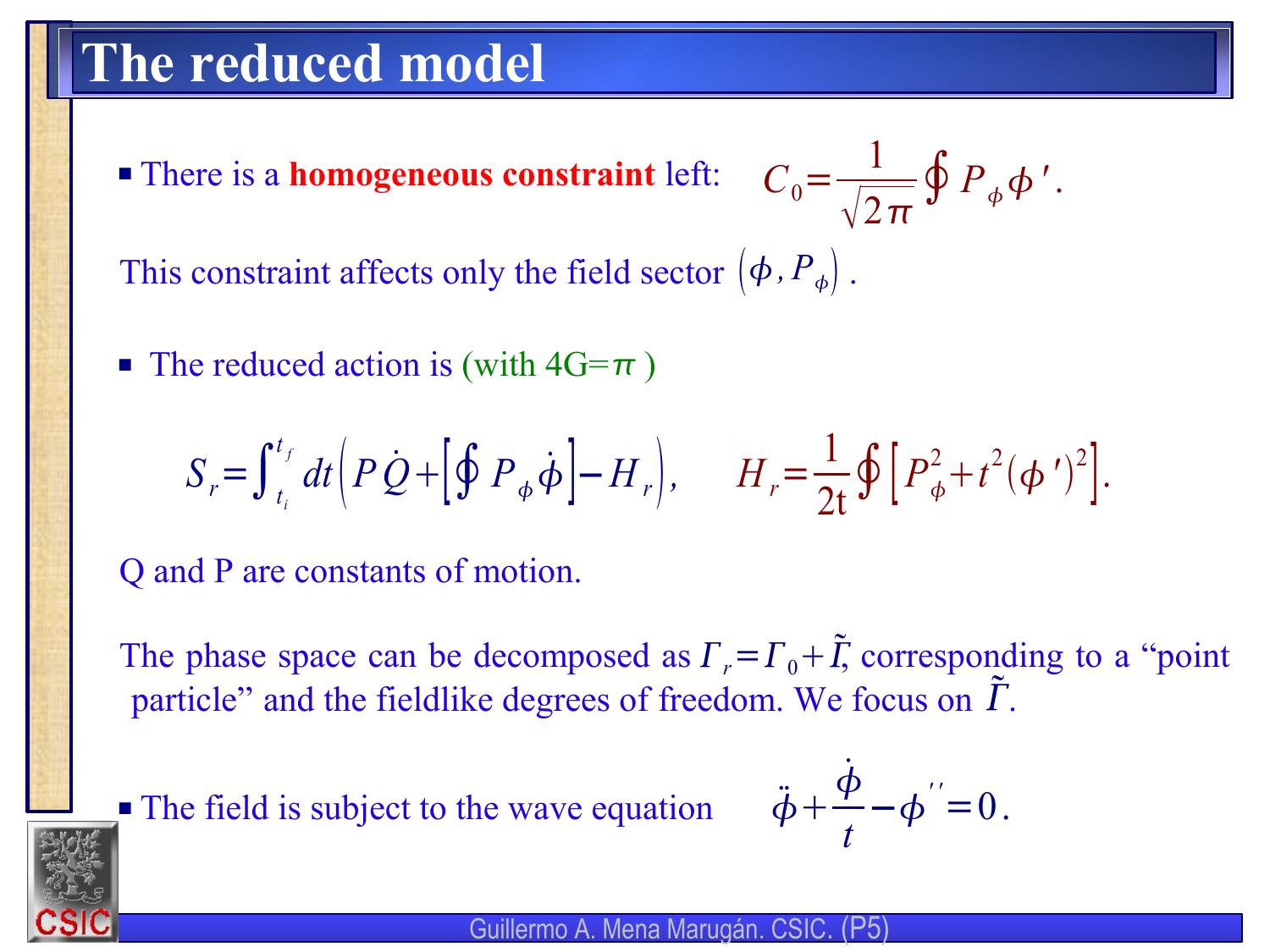### **The reduced model (standard description)**

**This is the Klein-Gordon equation of an axially symmetric free massless** scalar field propagating in the fictitious 2+1 background  $(\tilde{M} \approx \mathbb{R}^+ \times T^2, \tilde{g}^{(B)}):$ 

$$
\tilde{g}_{ab}^{(B)} = -dt_a dt_b + d\theta_a d\theta_b + t^2 d\sigma_a d\sigma_b.
$$

**Smooth solutions have the form** 

$$
\varphi(t,\theta) = \sum_{n=-\infty}^{\infty} \left[ A_n f_n(t,\theta) + A_n^* f_n^*(t,\theta) \right], \quad f_n(t,\theta) = \overline{f}_n(t) e^{in\theta} \quad \forall n,
$$

$$
\overline{f}_0(t) = \frac{1-i \ln t}{\sqrt{4\pi}}, \qquad \overline{f}_n(t) = \frac{H_0(|n|t)}{\sqrt{8}} \quad n \neq 0.
$$

One obtains the covariant phase space  $\tilde{\Gamma}_s$ , with symplectic structure

$$
\tilde{\Omega}_S(\varphi_1,\varphi_2) = \oint [\varphi_2 t \partial_t \varphi_1 - \varphi_1 t \partial_t \varphi_2].
$$

The basis of solutions  $\left| f_n, f_n^* \right|$  is "orthonormal" in the product  $\Big\}$ 

$$
(f_m, f_n)_{\varphi} = -i \, \tilde{\Omega}_S (f_m^*, f_n).
$$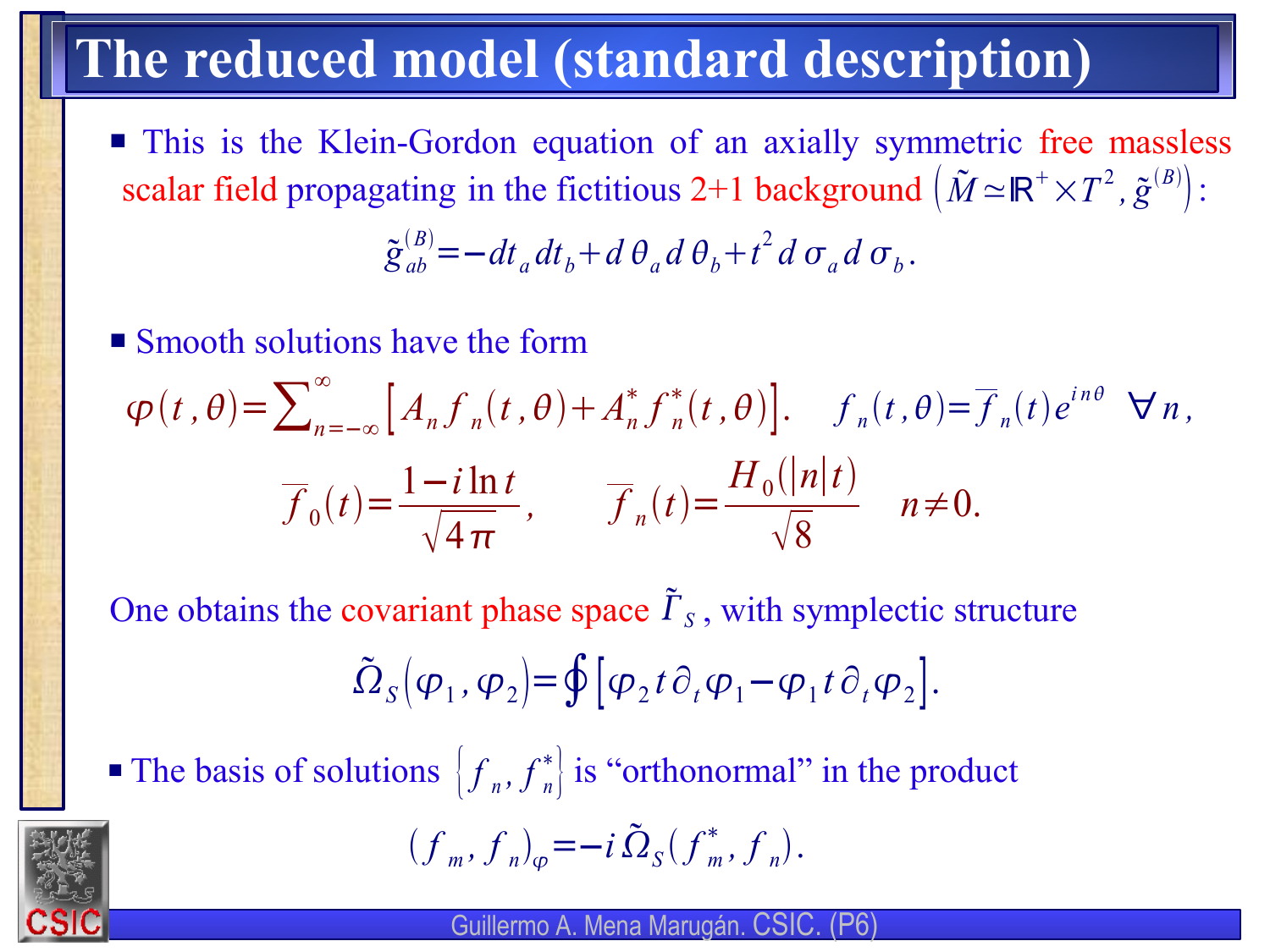### **The reduced model (standard description)**

Given any Cauchy surface  $\Sigma_{t_0}$  (a constant time section  $t=t_0$ ), there is a natural isomorphism  $I_{t_0}: \tilde{\Gamma} \to \tilde{\Gamma}_S$  [such that  $\phi(\theta) = \varphi(t_0, \theta)$ ,  $P_{\phi}(\theta) = t_0 \partial_t \varphi(t_0, \theta)$ ].

The evolution between Cauchy surfaces is given by  $V(t_1, t_0) := I_{t_1}$  $^{-1}_{t_1}I_{t_0}:\tilde{\Gamma}\to\tilde{\Gamma}$  .

- External Let us consider a given  $\Sigma_{t_0}$  and define with  $A_n^{*(t_1)} = [A_n^{(t_1)}]^*$ . Then  $A_n^{(t_0)}[\phi, P_{\phi}] = A_n = V(t_1, t_0) A_n^{(t_1)}[\phi, P_{\phi}]$ . In this sense  $A_n^{(t_1)}[\phi, P_{\phi}] = \oint$  $ie^{-in\theta}$  $\sqrt{8}$  $\left[ |n|t_1 H_1^* (|n|t_1) \phi + H_0^* (|n|t_1) P_{\phi} \right],$ ∗ .
- $A_n^{(t_0)}$  are constants of motion. Note the explicit dependence of  $A_n^{(t_1)}$  on  $t_1$ .
- A complex structure is a *real* linear map  $\tilde{J}$  on phase space such that  $\tilde{J}^2 = -1$ . It is  $\tilde{\Omega}$ -compatible if it preserves  $\tilde{\Omega}$  and  $\tilde{\Omega}(\tilde{J},.)$  is positive definite.

We choose

$$
\tilde{J}_0\Big[A_n^{(t_0)}\Big]=i\,A_n^{(t_0)},\quad \tilde{J}_0\Big[A_n^{*(t_0)}\Big]=-i\,A_n^{*(t_0)}.
$$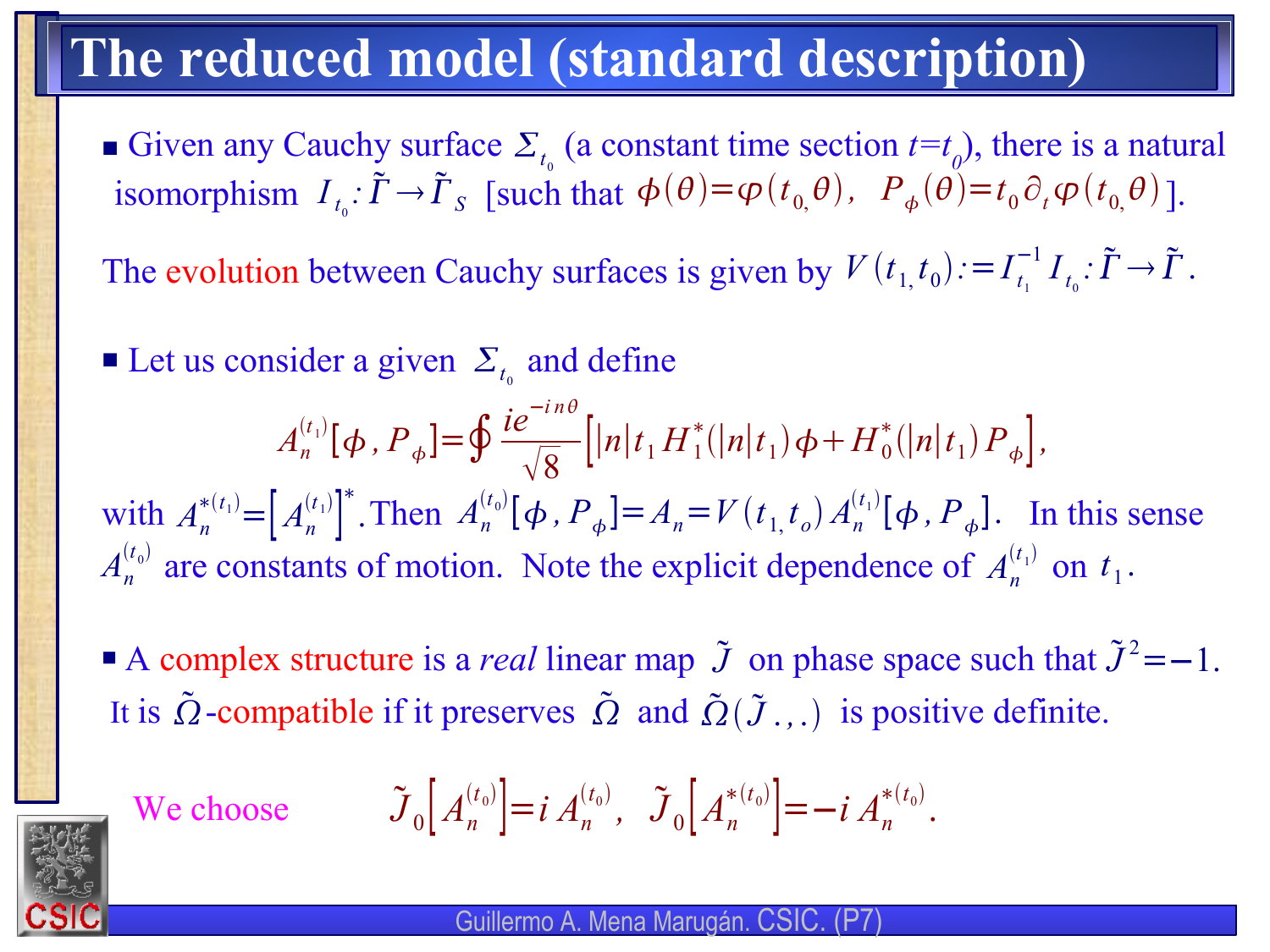### **Standard quantization**

 $\blacksquare$   $\blacksquare$   $\blacksquare$   $\blacksquare$   $\blacksquare$  provides the projector on the positive frequency sector.  $1-i\tilde{J}_0$ 2

One can then construct the "one-particle" Hilbert space  $\tilde{H}_0$ , the symmetric Fock space  $F(\tilde{H}_0)$ , and the physical Hilbert space (by imposing the homogeneous constraint  $C_0$  ).

**•** Let *V* be a symplectic transformation [e.g.  $V(t_{1, t_0})$ ] and  $\tilde{J}_V = V \tilde{J}_0 V^{-1}$ .

*V* is unitarily implementable on  $F(\tilde{H}_0) \Leftrightarrow \tilde{J}_V - \tilde{J}_0$  is Hilbert-Schmidt  $\Leftrightarrow$  $(\tilde{J}_V - \tilde{J}_0)(\tilde{J}_V + \tilde{J}_0)^{-1}$  is Hilbert-Schmidt  $\Leftrightarrow \tilde{J}_V$  and  $\tilde{J}_0$  provide unitarily equivalent quantizations  $\Leftrightarrow V + \tilde{J}_0 V \tilde{J}_0$  is Hilbert-Schmidt.

The antilinear part of the Bogoliubov transformation that implements the evolution  $V(t_1, t_0)$  has a single contribution for each mode  $n \neq 0$  (in terms of  $A_n^{(t_0)}$ ), that can be deduced employing the "orthonormalization" of the set  $\left\{ f_n, f_n^* \right\}$  in the product  $\left( f_m, f_n \right)_{\varphi} = -i$ .  $\int$  in the product  $(f_m, f_n)_{\varphi} = -i \tilde{\Omega}_S(f_m^*, f_n)$ .

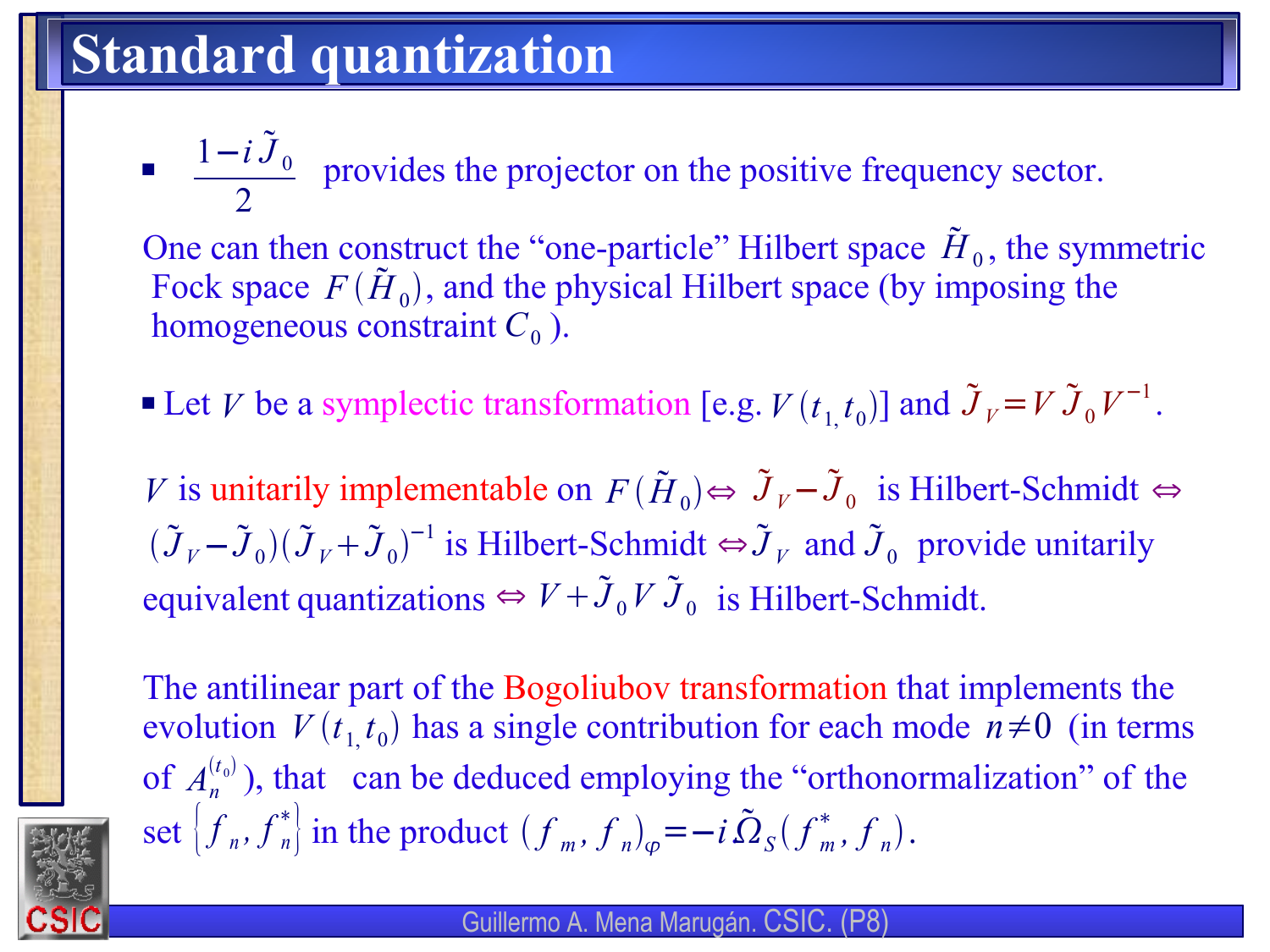### **Standard quantization (unitarity problems)**

The Bogoliubov coefficients for the evolution  $V(t_1, t_0)$  are  $\tilde{\beta}_n(t_1, t_0) = i 2 \pi \left[ \overline{f}_n^*(t_0) t_1 \partial_t \overline{f}_n^*(t_1) - \overline{f}_n^*(t_1) t_0 \partial_t \overline{f}_n^*(t_0) \right]$ =  $i$  π $|n|$ 4  $\left[ H_0^*(|n|t_1)t_0H_1^*(|n|t_0)-H_0^*(|n|t_0)t_1H_1^*(|n|t_1)\right].$ 

From Hankel's asymptotic expansions, it follows that for large *n*,

$$
|\tilde{B}_n(t_1, t_0)|^2 \approx \frac{(t_1 - t_0)^2}{4t_1 t_0}
$$

and hence the Bogoliubov coefficients are not square summable.

In fact, the unitarity problems persist on the physical Hilbert space (Torre).

 The problems can be traced back to the appearance of a factor *t* in the symplectic structure  $\tilde{\Omega}_s(\varphi_1, \varphi_2) = \oint [\varphi_2 t \partial_t \varphi_1 - \varphi_1 t \partial_t \varphi_2].$ 

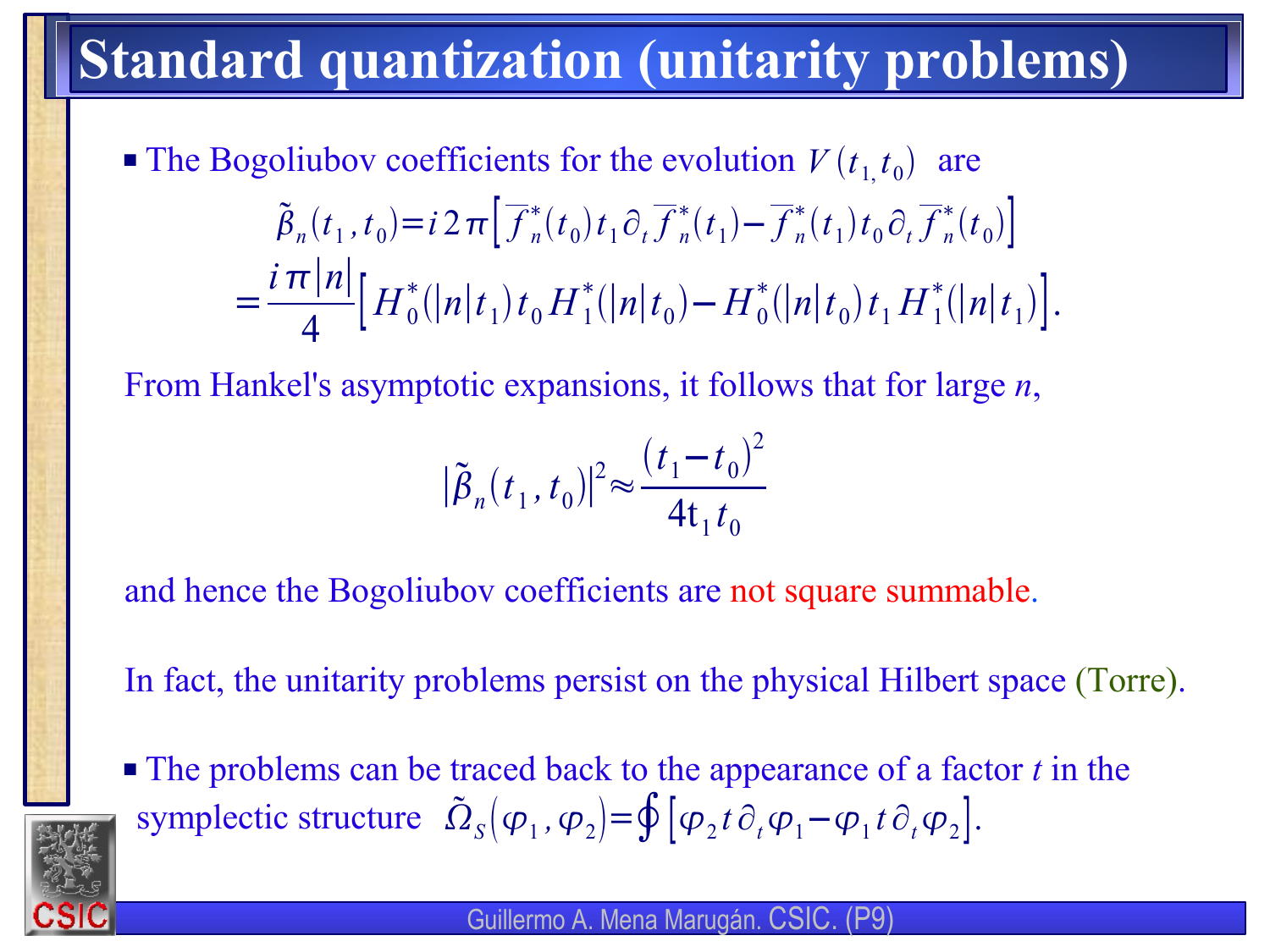### **New field parametrization (preliminaries)**

It it is worth noticing that, for large  $n$ , our basis of solutions behaves as

$$
f_n(t,\theta) = \frac{H_0(|n|t)}{\sqrt{8}} e^{in\theta} \approx \frac{e^{i\pi/4}}{\sqrt{4\pi |n|t}} e^{-i(|n|t-n\theta)}.
$$

The corresponding solutions for  $X = \sqrt{t} \phi$  behave like the standard modes of a free massless scalar field propagating in a "Minkowski" background in  $1+1$  (or  $2+1$ ) dimensions.

Besides, the scaling of the field will absorb the problematic factor of *t* in the symplectic structure.

Therefore we introduce the **TIME DEPENDENT** canonical transformation

$$
\chi = \sqrt{t} \, \phi \,, \quad P_{\chi} = \frac{1}{\sqrt{t}} P_{\phi} \,.
$$



A generating functional for this transformation is, e.g.,  $\tilde{F} = -\oint P_{\phi} \chi / \sqrt{t}$ .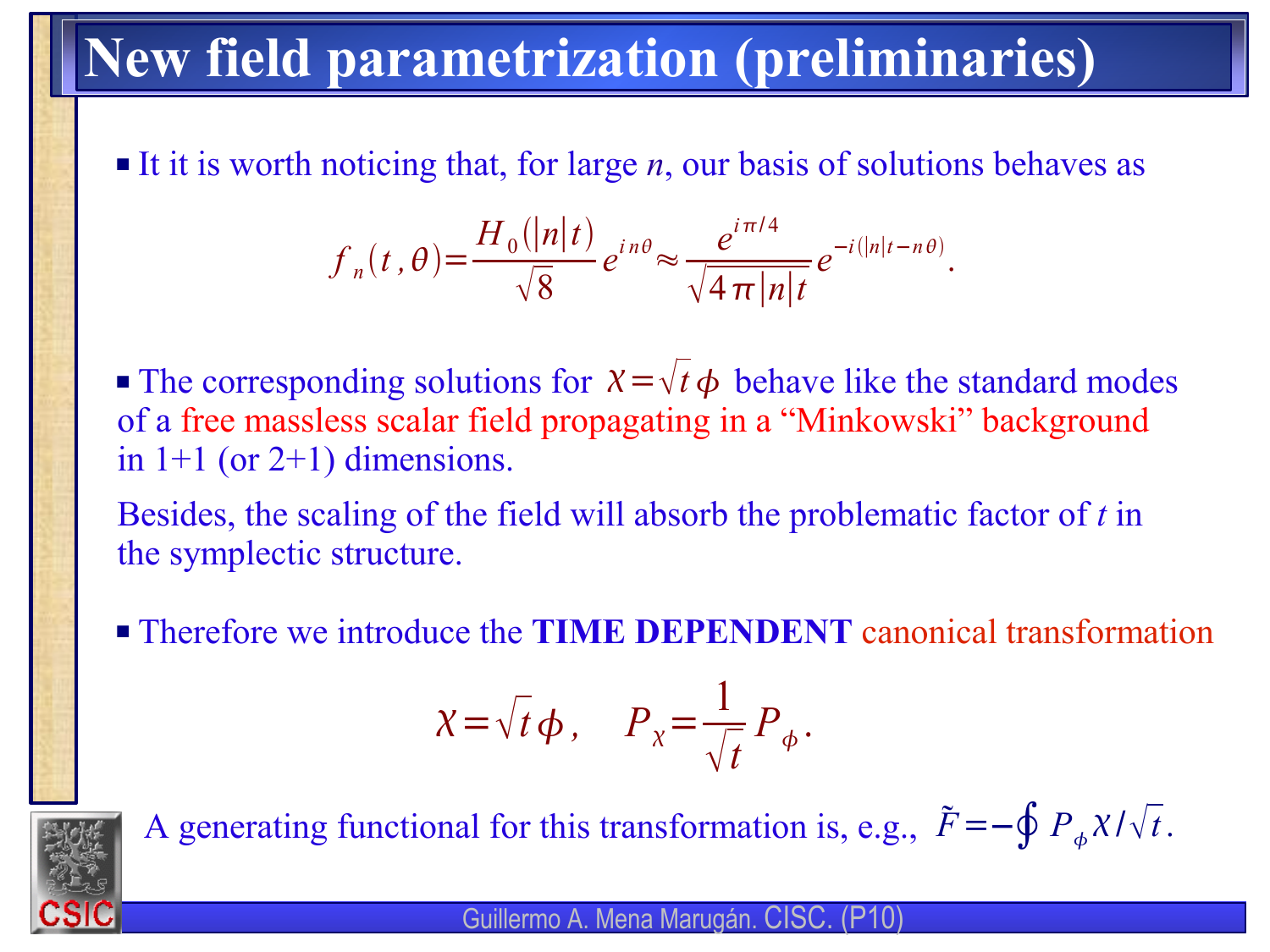#### **New field parametrization (preliminaries)**

**If**  $\dot{\phi} = [\phi, H_r]$ , then  $\dot{\chi} = [\chi, H_r] - \sqrt{t \frac{u}{dt} \left| \frac{1}{L} \right|} \chi$ . After the time dependent *d*  $dt\mid_{\mathcal{N}}$ 1  $\sqrt{t}$ <sup> $\prime$ </sup>  $\chi$  .

transformation, the new Hamiltonian is

$$
\tilde{H}_r = H_r + \partial_t \tilde{F} = \frac{1}{2} \oint \left[ P_x^2 + \left( x' \right)^2 + \frac{P_x X}{t} \right].
$$

.

 $\blacktriangleright$  We can expand  $\chi$  and  $P_{\chi}$  in Fourier series:  $\chi=\sum_{n=-\infty}^{\infty}$  $\chi_{(n)}$  $e^{in\theta}$  $\sqrt{2\pi}$  $P_{\chi} = \sum_{n=-\infty}^{\infty}$  $P_{\chi}^{(\prime)}$  $(n)$   $e^{in\theta}$  $\sqrt{2\pi}$ 

The Fourier coefficients  $(X_{(n)}, P_X^{(-n)})$  are canonical pairs.  $\Bigg)$ 

- We introduce "annihilation" (and "creation") variables for *n*≠0 [corresponding to a massless field]:  $a_n =$  $|n|X_{(n)} + iP_X^{(n)}$ 2∣*n*∣ .
- **•** However, the corresponding vacuum (characterized by  $\hat{a}_n |0\rangle = 0$ ) does not belong to the domain of the Hamiltonian  $|\tilde{H}_r|$ .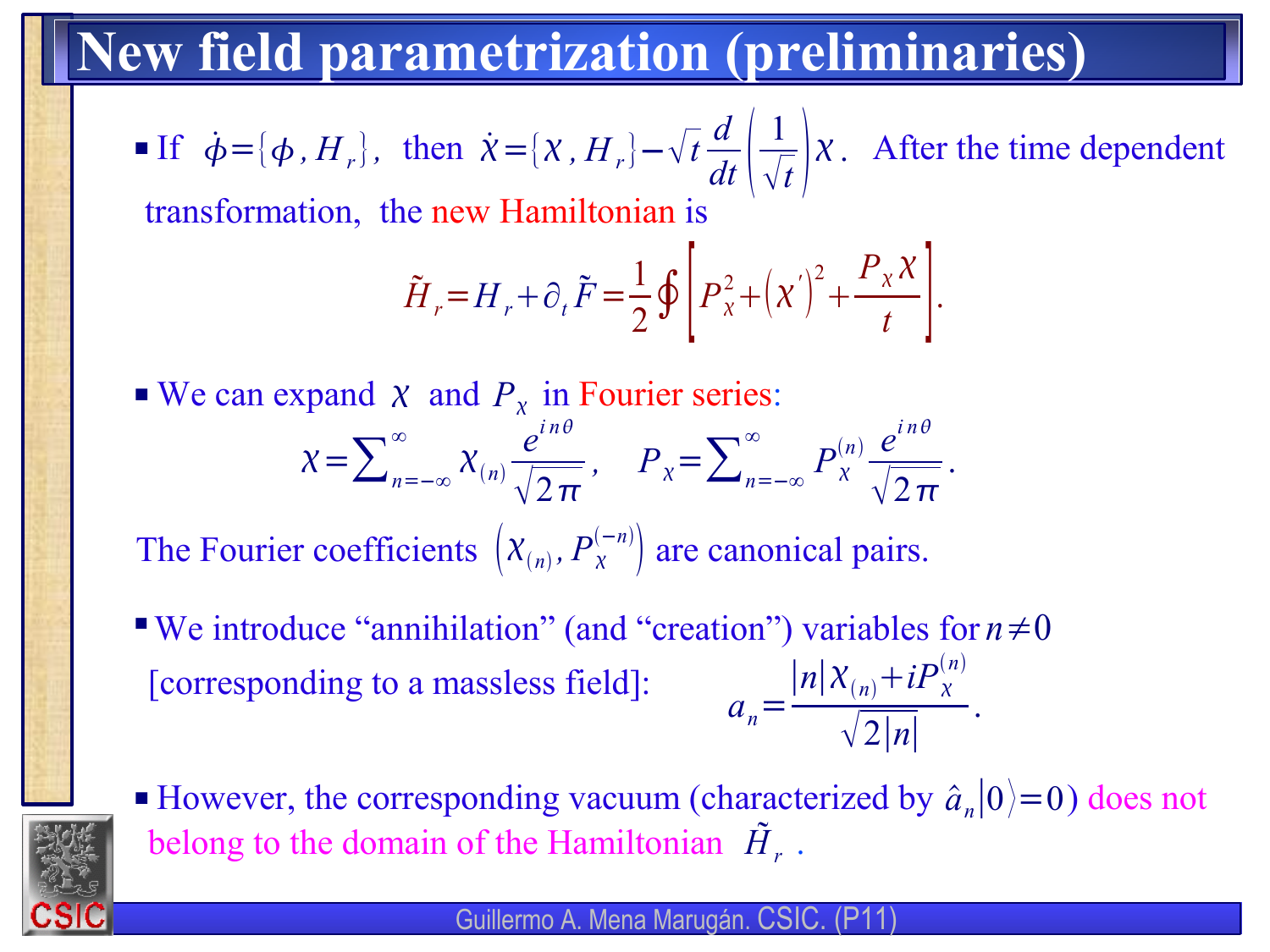### **New field parametrization**

**The problem arises because of the term**  $\oint P_x \chi/(2t)$  **in the Hamiltonian.** We eliminate it by modifying the canonical transformation:

$$
\xi = \sqrt{t} \, \phi \,, \quad P_{\xi} = \frac{1}{\sqrt{t}} \left( P_{\phi} + \frac{\phi}{2} \right).
$$

■ The reduced action and Hamiltonian become

$$
S_r = \int_{t_i}^{t_f} dt \left( P \dot{Q} + \oint \left[ P_{\xi} \dot{\xi} \right] - H_r^{(\xi)} \right), \quad H_r^{(\xi)} = \frac{1}{2} \oint \left[ P_{\xi}^2 + \left( \xi' \right)^2 + \frac{\xi^2}{4t^2} \right].
$$

This Hamiltonian is in fact that of a scalar field propagating in a flat (twodimensional) background, though subject to a time dependent potential that **tends to zero at large times**. The field equations are  $\ddot{\xi} - \xi'' +$  $\boldsymbol{\xi}$  $4t^2$  $=0$ .

There is one constraint,  $C_0 = \frac{1}{\sqrt{2}} \oint P_{\xi} \xi$ , which generates S<sup>1</sup>-translations: 1  $\sqrt{2\pi}$  $\oint P_{\xi} \xi^{\prime}$ ,

$$
T_{\alpha}: \theta \to \theta + \alpha \quad \forall \alpha \in S^{1}.
$$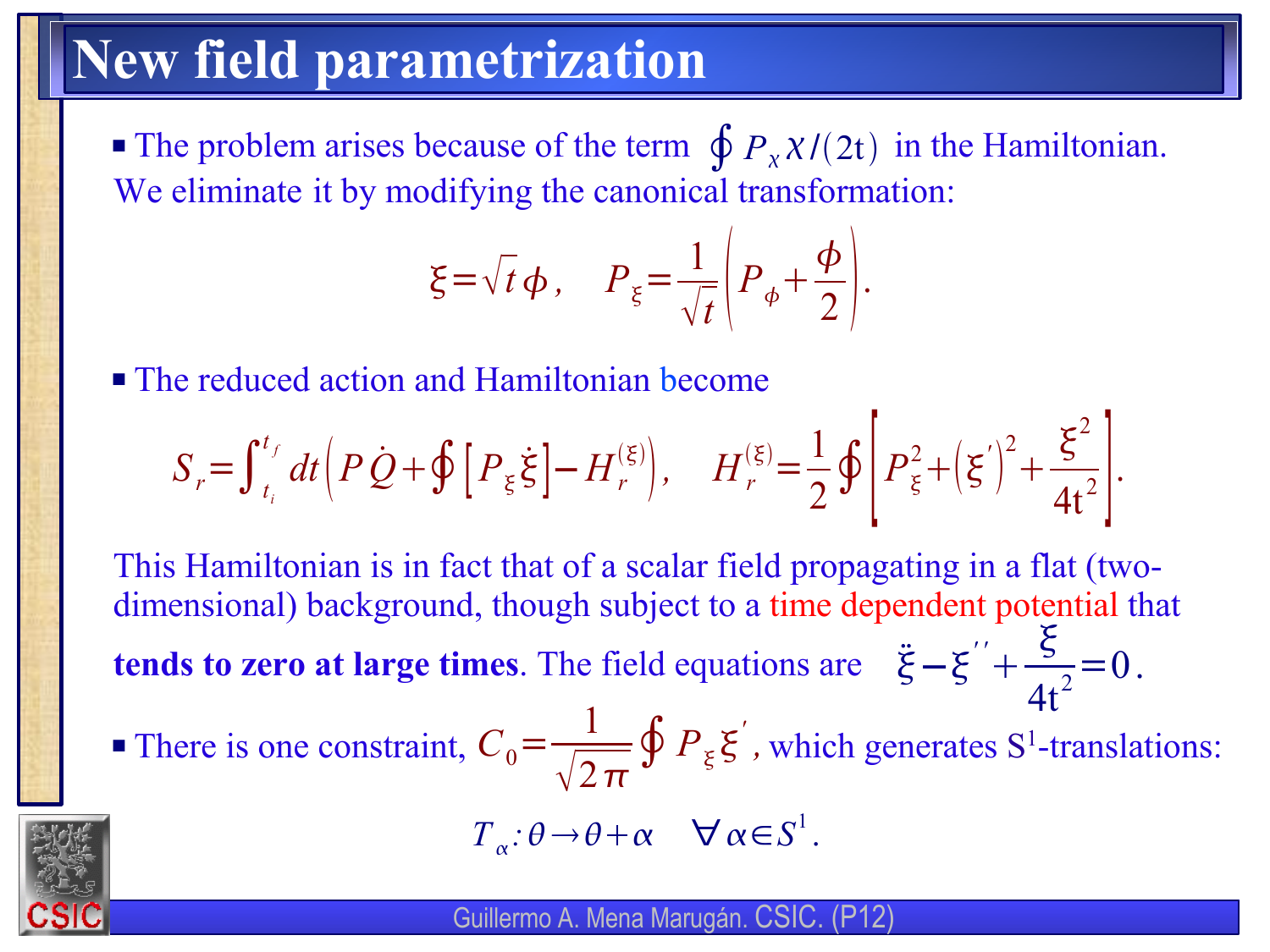### **New field parametrization: description**

 $\blacktriangleright$  We expand  $(\xi, P_{\xi})$  in Fourier series, and introduce "annihilation" and "creation" variables for  $n \neq 0$  [corresponding to the "massless case"] :

$$
b_n = \frac{|n|\xi_{(n)} + iP_{\xi}^{(n)}}{\sqrt{2|n|}}, \quad b_{-n}^* = \frac{|n|\xi_{(n)} - iP_{\xi}^{(n)}}{\sqrt{2|n|}}.
$$

We use these coordinates for the non-zero mode sector of phase space:

$$
\left\{\boldsymbol{B}_{m}\right\};\qquad\boldsymbol{B}_{m}=(b_{m},b_{-m}^{*},b_{-m},b_{m}^{*})^{T}\quad\forall\,m\in\mathbb{N}^{+}.
$$

In terms of them, the  $S<sup>1</sup>$ -translations have a diagonal action:

$$
T_{\alpha}(b_{\pm m}) = e^{\pm im\alpha}b_m
$$
,  $T_{\alpha}(b_{\pm m}^*) = e^{-(\pm i)m\alpha}b_{\pm m}^*$ .

■ Besides, the symplectic structure gets decomposed in 4x4 blocks:

$$
\Omega\left(\left\{B_m^{(1)}\right\},\left\{B_{\overline{m}}^{(2)}\right\}\right) = \sum_m \left(B_m^{(1)}\right)^T \Omega_m B_m^{(2)}, \quad \Omega_m = \begin{pmatrix} \mathbf{0} & \omega_m \\ \omega_m & \mathbf{0} \end{pmatrix}, \quad \omega_m = \begin{pmatrix} 0 & -i \\ i & 0 \end{pmatrix}.
$$

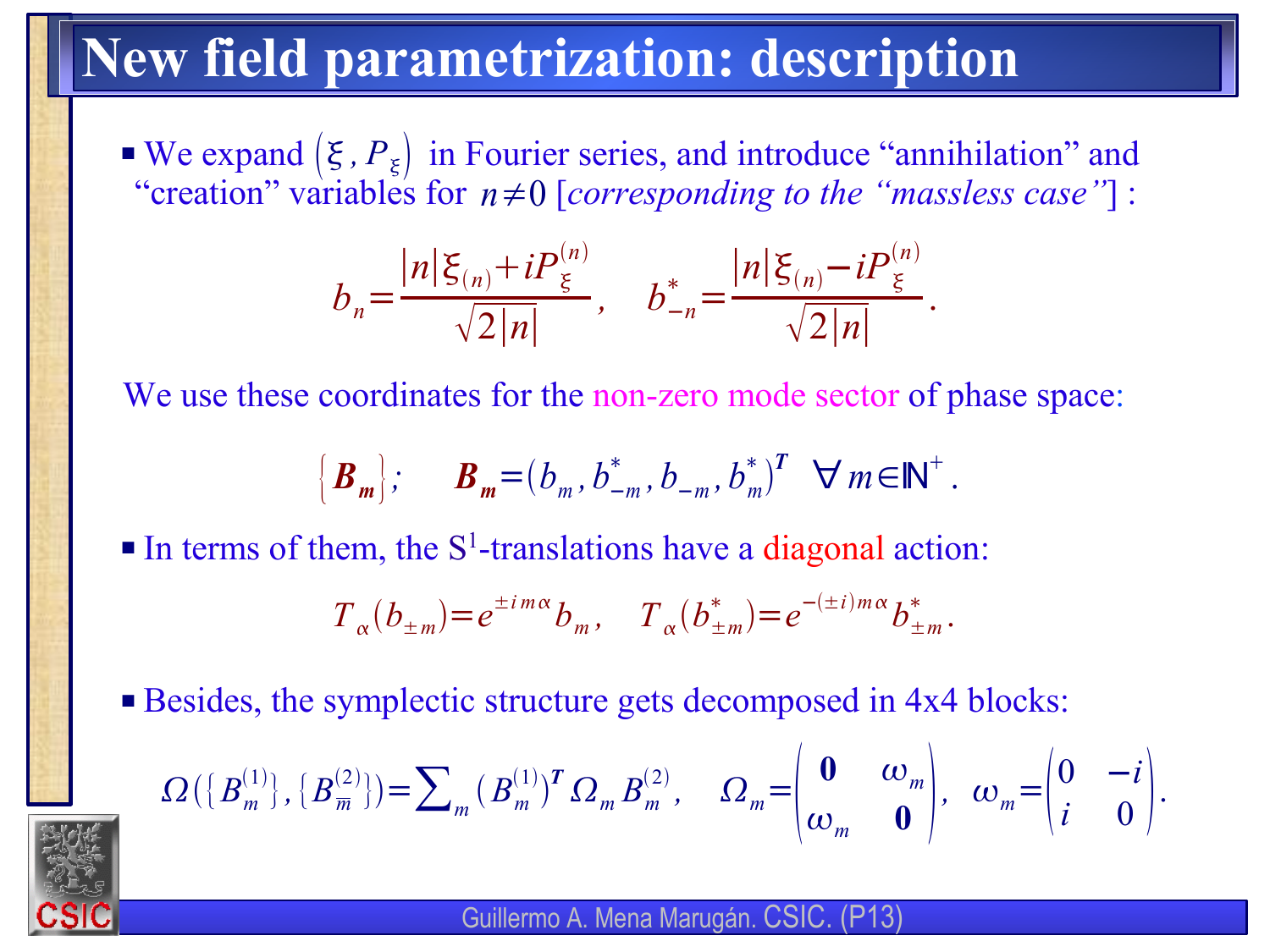### **New field parametrization: dynamics**

For ANY SYSTEM whose classical evolution commutes with  $S^1$ -translations and with the  $\theta$ -reversal transformation  $(b_m \leftrightarrow b_{-m}, b_m^* \leftrightarrow b_{-m}^*)$ , the evolution between constant-*t* sections is block diagonal and has the form:

$$
\boldsymbol{B}_{m}(t_{1}) = U_{m}(t_{1},t_{0}) \boldsymbol{B}_{m}(t_{0}),
$$
\n
$$
U_{m}(t_{1},t_{0}) = \begin{pmatrix} u_{m}(t_{1},t_{0}) & \mathbf{0} \\ \mathbf{0} & u_{m}(t_{1},t_{0}) \end{pmatrix}, \quad u_{m}(t_{1},t_{0}) = \begin{pmatrix} \alpha_{m}(t_{1},t_{0}) & \beta_{m}(t_{1},t_{0}) \\ \beta_{m}^{*}(t_{1},t_{0}) & \alpha_{m}^{*}(t_{1},t_{0}) \end{pmatrix}.
$$

 $U_m(t_1, t_0)$  is a Bogoliubov transformation, with  $|\alpha_m(t_1, t_0)|^2 - |\beta_m(t_1, t_0)|^2 = 1$ .

For the evolution generated by  $H_r^{(\xi)}$  in our case, and defining  $x_m^{(i)} = m t_i$ :

 $\alpha_m(t_{1,1}t_0) = c(x_m^{(1)})c^*(x_m^{(0)}) - d(x_m^{(1)})d^*(x_m^{(0)}), \quad \beta_m(t_{1,1}t_0) = d(x_m^{(1)})c(x_m^{(0)}) - c(x_m^{(1)})d(x_m^{(0)}).$ 

$$
c(x_m^{(i)}) = \sqrt{\frac{\pi x_m^{(i)}}{8}} \left[ \left( 1 + \frac{i}{2x_m^{(i)}} \right) H_0(x_m^{(i)}) - i H_1(x_m^{(i)}) \right], \ d(x_m^{(i)}) = \sqrt{\frac{\pi x_m^{(i)}}{2}} H_0^*(x_m^{(i)}) - c^*(x_m^{(i)}).
$$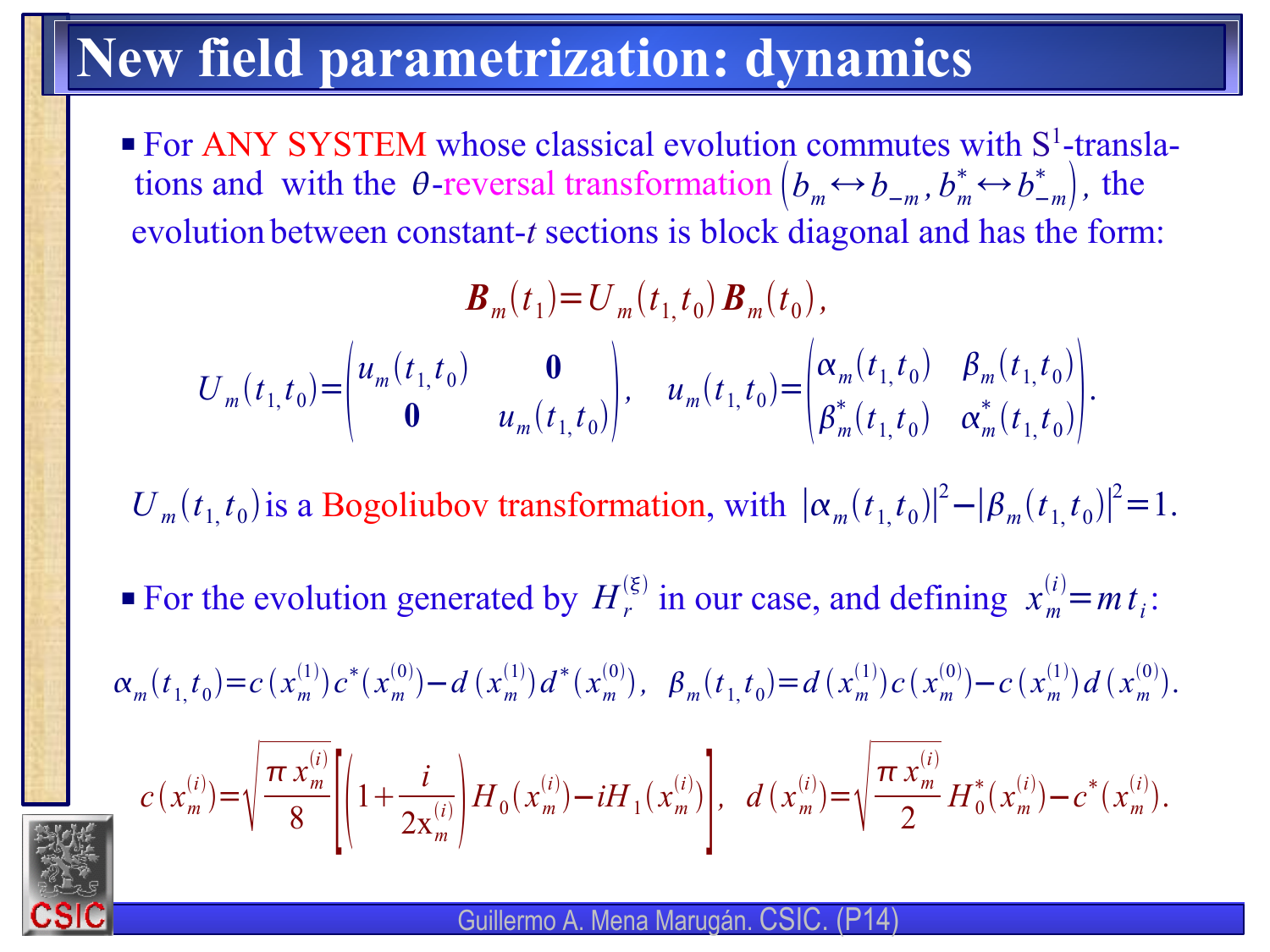### **New field parametrization: quantization**

 $\bullet$  We introduce the complex structure  $J_0(B_m) = (J_0)_m B_m$ , with

$$
(J_0)_m = diag(i, -i, i, -i).
$$

We call  $H_0$  the one-particle Hilbert space determined by  $J_0$ ,  $F(H_0)$  the symmetric Fock space, and  $|0\rangle$  the vacuum (which satisfies  $\hat{b}_{\pm m}|0\rangle=0$ ).

- $J_0$  is invariant under the S<sup>1</sup>-translations  $T_\alpha$ . One obtains an invariant unitary implementation of this gauge group  $\langle \text{with} \quad \hat{T}_{\alpha} | 0 \rangle = | 0 \rangle$ ,  $\hat{T}_{\alpha} \hat{b}_{\pm m} \hat{T}_{\alpha}^{-1} = e^{\pm im} \hat{b}_{\pm m}$ ,  $\hat{T}_{\alpha} \hat{b}_{\pm m}^{*} \hat{T}_{\alpha}^{-1} = e^{-(\pm i)m} \hat{b}_{\pm m}^{*}$ .  $\hat{T}_{\alpha}^{-1} = e^{\pm im} \hat{b}_{\pm m}$ ,  $\hat{T}_{\alpha} \hat{b}_{\pm m}^{*} \hat{T}_{\alpha}^{-}$  $\hat{b}_{\pm m}^{-1} = e^{-(\pm i)m} \hat{b}_{\pm m}^*$
- **■** Furthermore, one can check that  $\sum_{m} |\beta_m(t_1, t_0)|^2 < \infty$   $\forall t_1, t_0 \neq 0$ .

Hence, the **dynamical evolution is unitarily implemented** on  $F(H_0)$ (and on the physical Hilbert space).



Guillermo A. Mena Marugán. CSIC. (P15)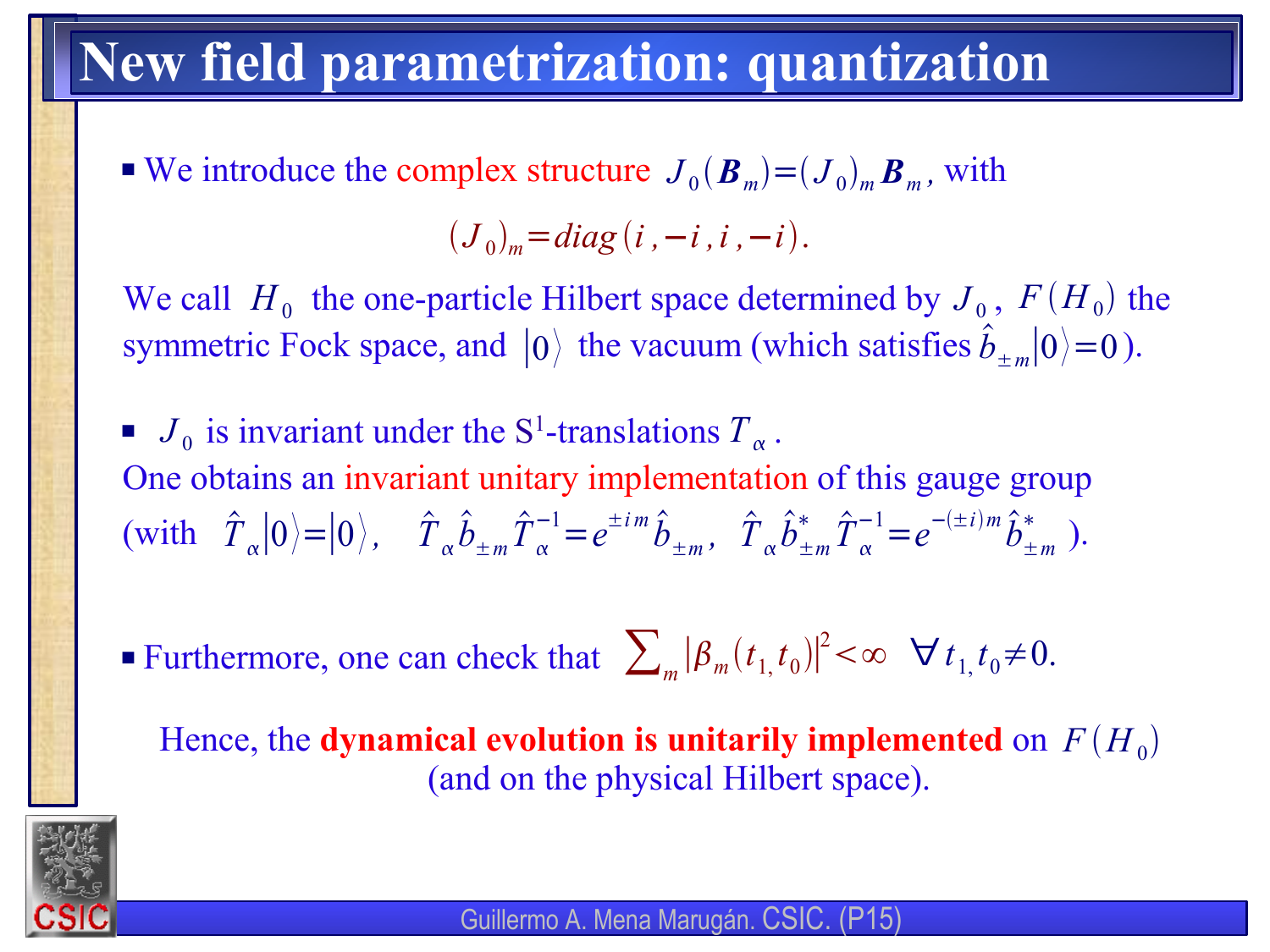### **Uniqueness of the quantization**

- Is this the only possible Fock quantization? We consider compatible complex structures that are **invariant** under the group of S 1 -translations.
- *►* Any such complex structure can be obtained as  $J = K_J J_0 K_J^{-1}$  where  $K_J$  is a symplectic transformation with the block diagonal form in the  $|B_{m}|$  basis

$$
(K_J)_m = \begin{pmatrix} (k_J)_m & \mathbf{0} \\ \mathbf{0} & (k_J)_m \end{pmatrix}, \quad (k_J)_m = \begin{pmatrix} \kappa_m & \lambda_m \\ \lambda_m^* & \kappa_m^* \end{pmatrix}, \quad \kappa_m > 0, \quad |\kappa_m|^2 - |\lambda_m|^2 = 1 \,.
$$

 $\triangleright$  The evolution  $U(t_1, t_0)$  is unitarily implementable w.r.t. *J* iff so is  $U^{J}(t_1, t_0) := K_J^{-1} U(t_1, t_0) K_J$  w.r.t.  $J_0$ . We get the blocks

$$
U_m^J(t_{1,}t_0) = \begin{pmatrix} u_m^J(t_{1,}t_0) & \mathbf{0} \\ \mathbf{0} & u_m^J(t_{1,}t_0) \end{pmatrix}, \quad u_m^J(t_{1,}t_0) = \begin{pmatrix} \alpha_m^J(t_{1,}t_0) & \beta_m^J(t_{1,}t_0) \\ \beta_m^J(t_{1,}t_0) & \alpha_m^J(t_{1,}t_0) \end{pmatrix},
$$

 $\alpha_m^J(t_{1,}t_0) = |\kappa_m|^2 \alpha_m(t_{1,}t_0) - |\lambda_m|^2 \alpha_m^*(t_{1,}t_0) + \kappa_m^* \lambda_m^* \beta_m(t_{1,}t_0) - \kappa_m \lambda_m \beta_m^*(t_{1,}t_0),$  $\beta_m^J(t_{1,}t_0) = 2 i \Im[\alpha_m(t_{1,}t_0)] \kappa_m^* \lambda_m + (\kappa_m^*)^2 \beta_m(t_{1,}t_0) - \lambda_m^2 \beta_m^* (t_{1,}t_0).$ 

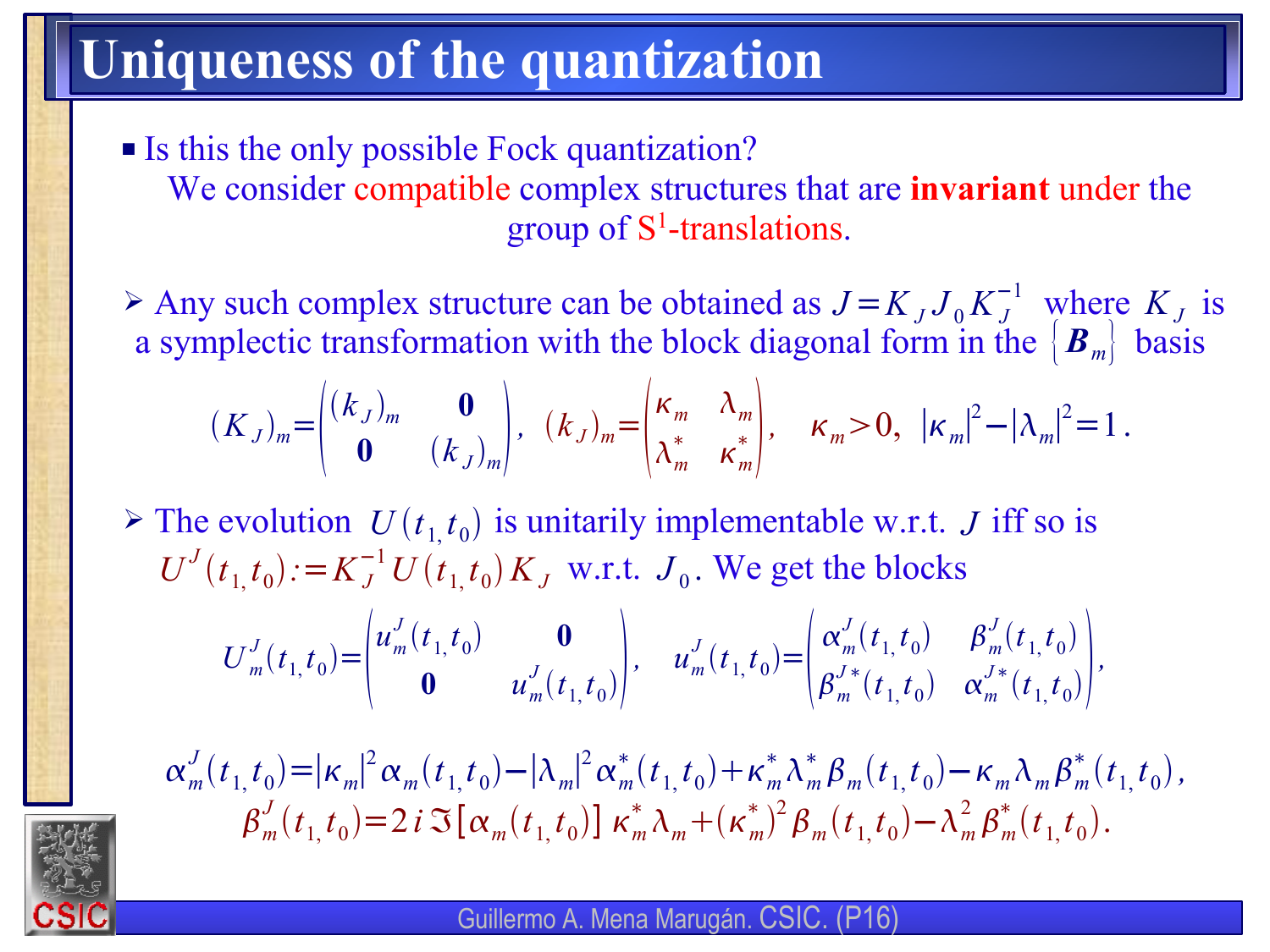### **Uniqueness of the quantization**

From the expression of  $\beta_m^J(t_1, t_0)$  it is easy to see that,  $\forall a \ge 0$ ,  $N \in \mathbb{N}^+$ ,

 $\sum_{m=1}^{N}$ *N* 2 *a* $|\lambda_m|^2$ 1*a*  $\left\{1 - (\Re\left[\alpha_m(t_{1,}t_0)\right])^2 - a\left|\beta_m(t_{1,}t_0)\right|^2\right\} \le \sum_{m=1}^N$  $(2|\beta_m(t_1,t_0)|^2 + |\beta_m^J(t_1,t_0)|^2).$ 

The infimum of the coefficients of  $|\lambda_m|^2$  might be non-positive. For a free massless field,  $\alpha_m(t_1, t_0) = e^{im(t_1 - t_0)}$ ,  $\beta_m(t_1, t_0) = 0$ . The idea is to average over  $\tau = t_1 - t_0$  on a subset of  $[0, \pi]$ .

- $\vee$  We assume that the evolution is unitary not only w.r.t.  $J_0$  but also w.r.t. J.
- $\triangledown$  We admit that  $\alpha(t_0+\tau,t_0)$  and  $\beta(t_0+\tau,t_0)$  are measurable functions of  $\tau$  on  $[0,\pi]$ . This is the case for the Gowdy model.

■ Then (using Egorov's theorem), one can show that,  $\forall \delta > 0$ ,  $\exists E_{\delta} \subset [0, \pi]$ with Lebesgue measure  $\mu(E_{\delta}) > \pi - \delta$  and  $\exists I_{\delta} > 0$  such that the integral over  $E_{\delta}$  of the r.h.s. of the above inequality is bounded by  $I_{\delta}$   $\forall N \in \mathbb{N}^{+}$ .

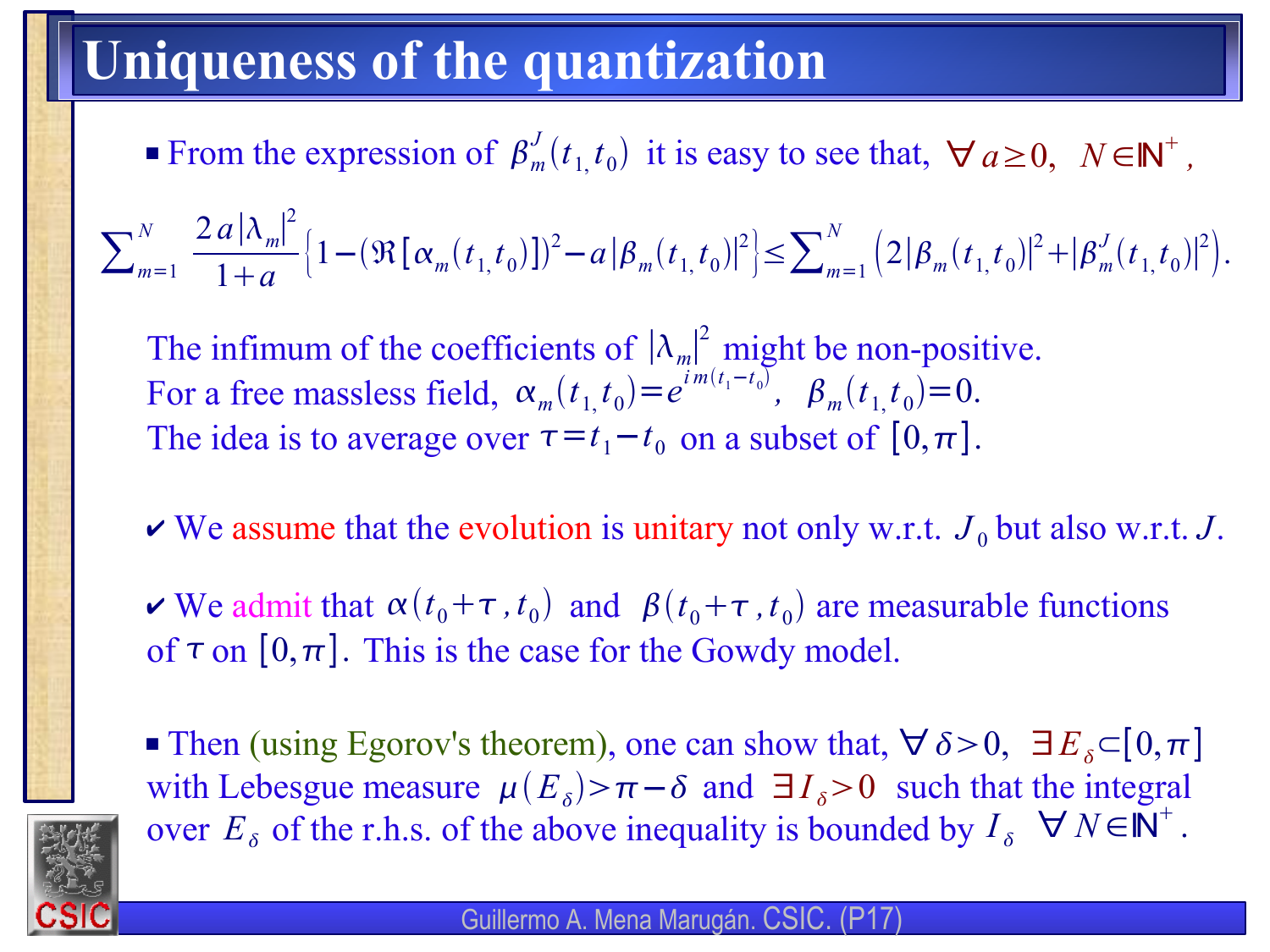### **Uniqueness of the quantization**

 $\star$  We assume that, for (a given value of)  $t_0$ ,  $\exists \delta \in (0, \pi)$  such that,  $\forall E \subset [0, \pi]$ with  $\mu(E) > \pi - \delta$ ,  $\exists \Delta(E) > 0$  that satisfies

$$
\int_E d\,\tau \left\{1-\left(\Re\left[\alpha_m(t_0+\tau,t_0)\right]\right)^2\right\} > \Delta(E) \quad \forall m \in \mathbb{N}^+.
$$

This condition is fulfilled in the Gowdy model (and in the free massless case).

Integrating our inequality over the set  $E_{\delta}$  (provided by Egorov's theorem), and taking  $0 < a < 2 \Delta(E_{\delta})/I_{\delta}$ , we then get

$$
\sum\nolimits_{m=1}^N |\lambda_m|^2 \le \frac{(1+a) \, I_\delta}{a \left[ 2 \, \Delta \left( E_\delta \right) - a \, I_\delta \right]} < \infty \quad \forall \, N \in \mathbb{N}^+ \, .
$$

Hence, the symplectic transformation  $K_J$  is implemented unitarily on  $F(H_0)$ .

**In conclusion, all compatible complex structures that are invariant under S 1 -translations and allow a unitary implementation of the dynamics determine unitarily equivalent Fock representations.**

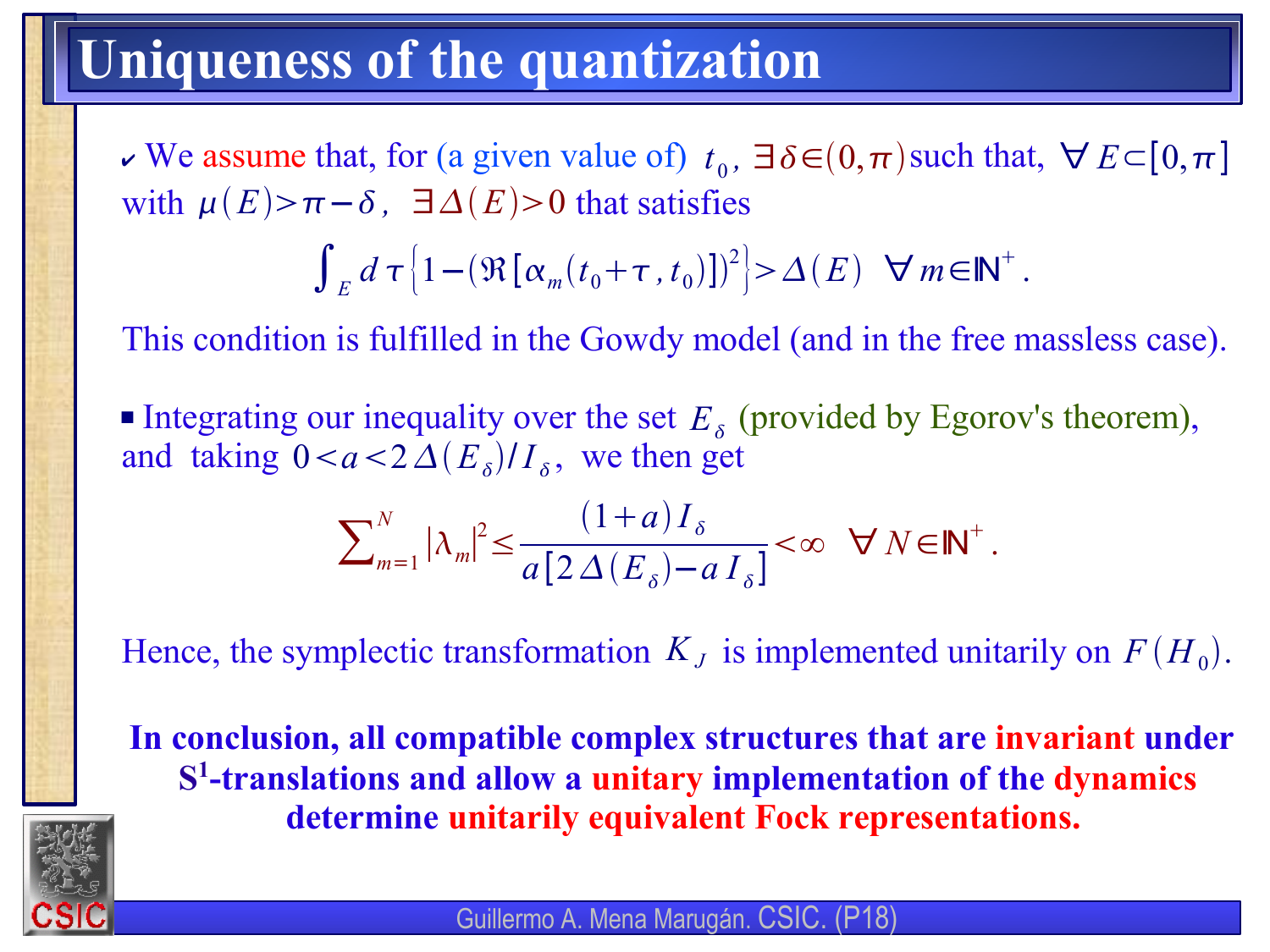### **Remarks**

- The proof of uniqueness is valid for more general field models. This is the case, e.g., when the dynamics coincides with the free massless one in the entire future of a Cauchy surface.
- Uniqueness holds if one replaces the condition of unitary implementation of the dynamics by the requirement that the Fock vacuum belong to the domain of the Hamiltonian.
- Apparently, compactness of the spatial sections plays an important role in the proof. In contrast, the spatial dimension does not seem to be so relevant.
- Let  $J_{M(t_1)}$  be the natural complex structure corresponding to a free field with mass equal to the instantaneous value  $M(t_0) = 1/(4t_0^2)$ . With compact topology,  $J_0$  and  $J_{M(t_0)}$  lead to unitarily equivalent Fock representations.  $\overline{J}_{M(t_0)}$  $M(t_0) = 1/(4t_0^2)$ .

However, the complex structures that  $J_{M(t_0)}$  induces by time evolution differ from  $J_{M(t)}$ .



Guillermo A. Mena Marugán. CSIC. (P19)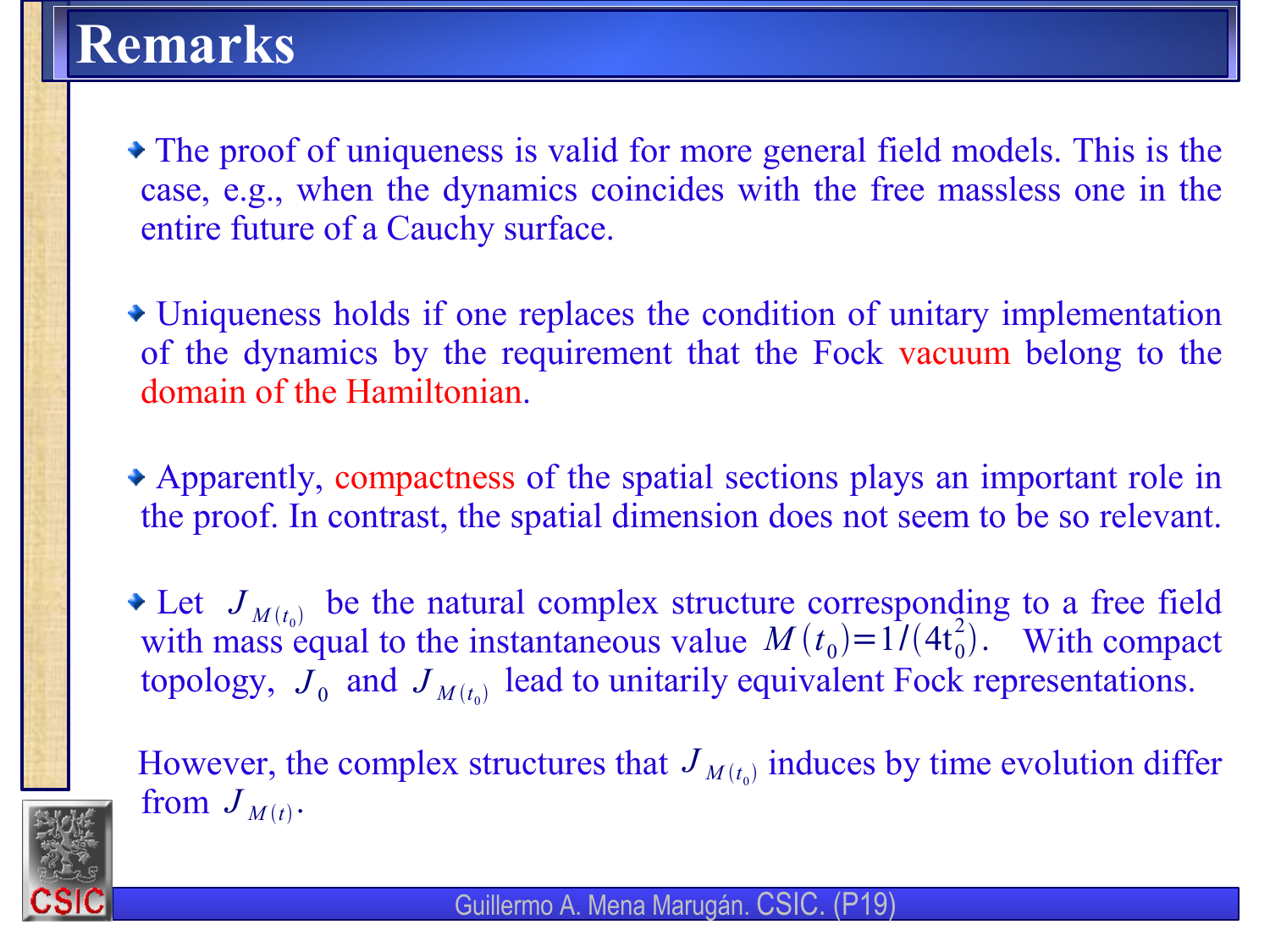Torre has recently shown that, in the Schrödinger representation of the standard field description of the Gowdy T<sup>3</sup> model, Gaussian measures at different times are mutually singular. This problem disappears with the new field parametrization.

The new field parametrization can be extended to other models. In the Gowdy T<sup>3</sup> model with general polarization, the reduced system consists of two coupled scalar fields; one of them propagates again in a flat (twodimensional) background with a time dependent mass  $M(t_0) = 1/(4t_0^2)$ .

In the case of the Einstein-Rosen waves (linearly polarized cylindrical waves) a similar scaling  $\xi = \sqrt{r} \phi$  seems to cure the unitarity problems detected in parametrized field theory by Cho and Varadarajan. This scaling was already considered by Niedermaier, who defined the fundamental field on  $AdS_2$ .